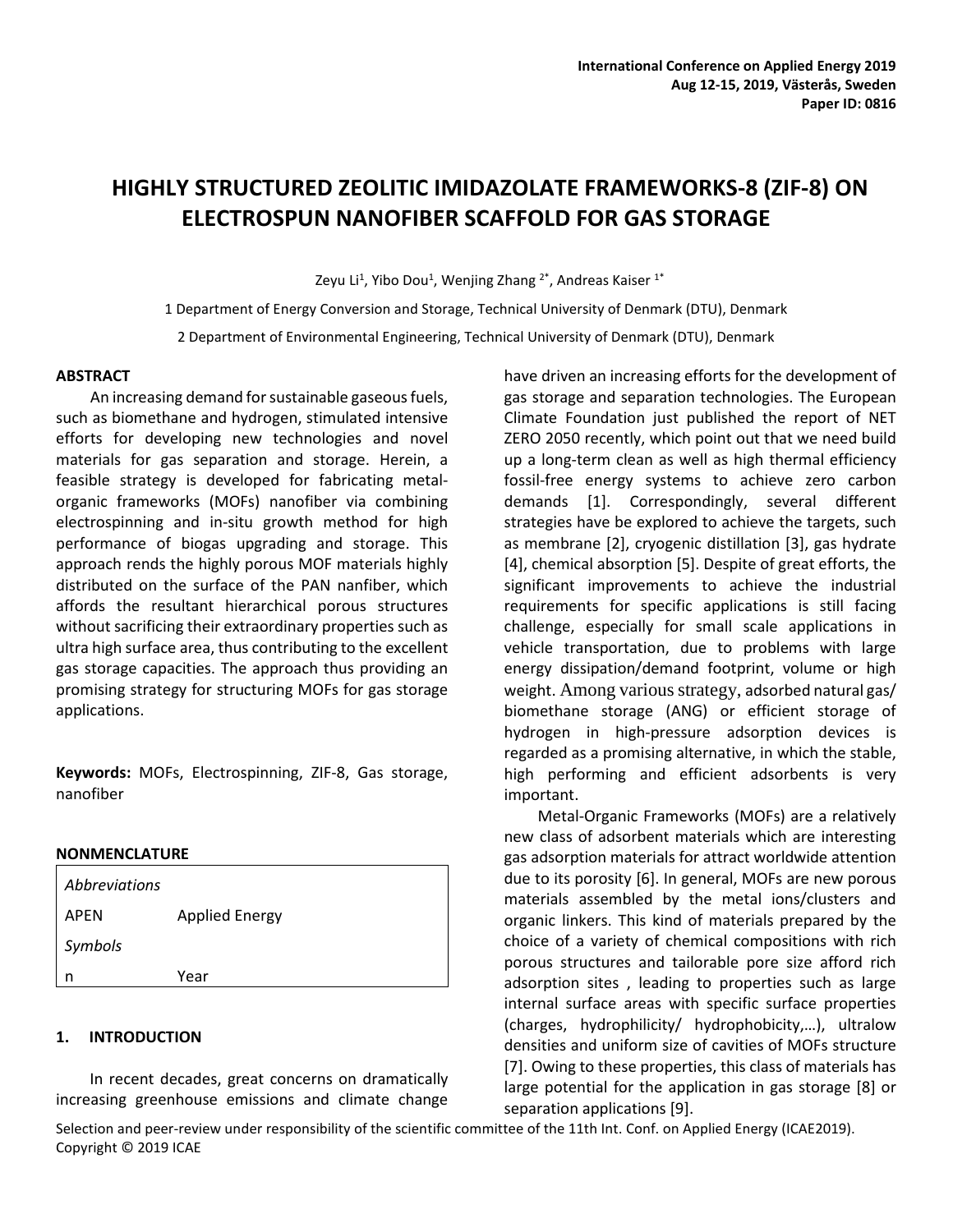Ma et al. [10] has synthesized a molecular sieve called MAMS-1, and then they modified the pore size of MAMS-1 to be used for separating  $H_2/CO$  and  $N_2/CH_4$ . Besides, Yaghi et al. [11] reported the pore size of another MOFs material (IRMOF) can be adjusted by "reticular synthesis". Although great effort have been devoted on the synthesis of new MOFs and investigation on their properties, there are still facing various requirement of pore sizes depending on different applications. While the structure of most pure MOF materials are fixed and stable, hence their pore size are difficult to be modified, it is better to find a strategy to fabricate the pore size of MOFs structure to match the different industrial requirement. Küsgens et al. [12] achieved to make the pore size of HKUST-1 to be adjustable by growing the MOFs crystal on the surface of fiber structure. So the pore size of MOFs probably achieved to be controlled by spinning into fiber structure. Then the electrospinning method is occurred as a more efficient approach to fabricate material into fiber structure [13]. Therefore, this work is focusing on reconstructing the pore size of MOFs materials with the help of electrospinning method.

In this work, we choose zeolitic imidazolate frameworks (ZIF) as adsorbents, due to it is easily to be synthesized and un-patent-protected. Moreover, the ZIF are reported to have the advantages on thermal [14], hydrothermal [15] and chemical [16] stabilities when compared with the other types of MOFs materials, which will provide a persistent and stable performance for the further gas storage application. Therefore, the ZIF-8 will be synthesized and then be fabricated into fiber structure with the help of electrospinning process from PAN/DMF polymer-solvent system, then the final product will be used as adsorbent for gas storage.

#### **2. EXPERIMENTAL SECTION**

#### *2.1 Materials*

In this work, the  $Zn(OH)_2$  and 2-methylimidazole with purity of ≥99.0% were purchased from Sigma-Aldrich. The Polyacrylonitrile (PAN, average molecular weight of 150000) and Dimethylformamide (DMF) were purchased from Parchem fine & specialty chemicals Co., Ltd. What else, the deionized water (D.I.) was produced in laboratory by an ultrapure water system with a resistivity over  $18.0 \geq m\Omega \text{ cm}^{-1}$ .

#### *2.2 Procedures*

 In this work, the experiments are separated into two steps: the Zn(OH)<sub>2</sub>/PAN fiber was firstly prepared by the electrospinning method. And then the ZIF-8/ PAN fibers are synthesized based on the  $Zn(OH)_2/PAN$  fiber.

Normally, as shown in Fig.1, 0.8 g of  $Zn(OH)_2$  and 1 g of PAN dissolved in the 10 g DMF solvent was used for the electrospinning (Linari Nanotech ). The flow rate is 0.8 mL h<sup>-1</sup> in a syringe (10 ml), the voltage is 35 kV, and the distance between the collector and spinneret is 12 cm. The obtained  $Zn(OH)_2/PAN$  fibers were collected on the aluminum foil. As for the synthesis of ZIF-8/ PAN fibers, typically, 2 g of 2-methylimidazole was dissolved in to the 50 Ml methanol. Then, the  $Zn(OH)_2/PAN$  fibers were immersed into above solution for 1 day. After that, the Zn(OH)2/PAN fibers were converted into the ZIF-8/ PAN fibers. The resultant ZIF-8/ PAN fibers were washed with ethanol and dried at the room temperature. Moreover, the morphology of samples was measured by scanning electron microscopy (SEM, Zeiss Merlin), and the microcosmic structure are determined by x-ray diffraction (XRD, Bruker D8), as well as the porosity is measured by Specific Surface area and porosity measurement (BET, Nova 4000e).



Fig 1 Schematic diagram of electrospinning process

#### **3. RESULT AND DISCUSSION**

#### *3.1 Morphology*

 In order to visualize the morphology the ZIF-8 powder and ZIF-8/PAN composite nanofiber, we carried out SEM analysis on two samples. As shown in Fig.2 (a), the average diameter of ZIF-8 particles is in the range of 1.2-2.0 μm, which means the size of ZIF-8 particles is relatively homogeneous. Besides, according to the Fig.2 (b), the fibrous structures are observed, and the fibers are consist of series of spheroidal particles. It means the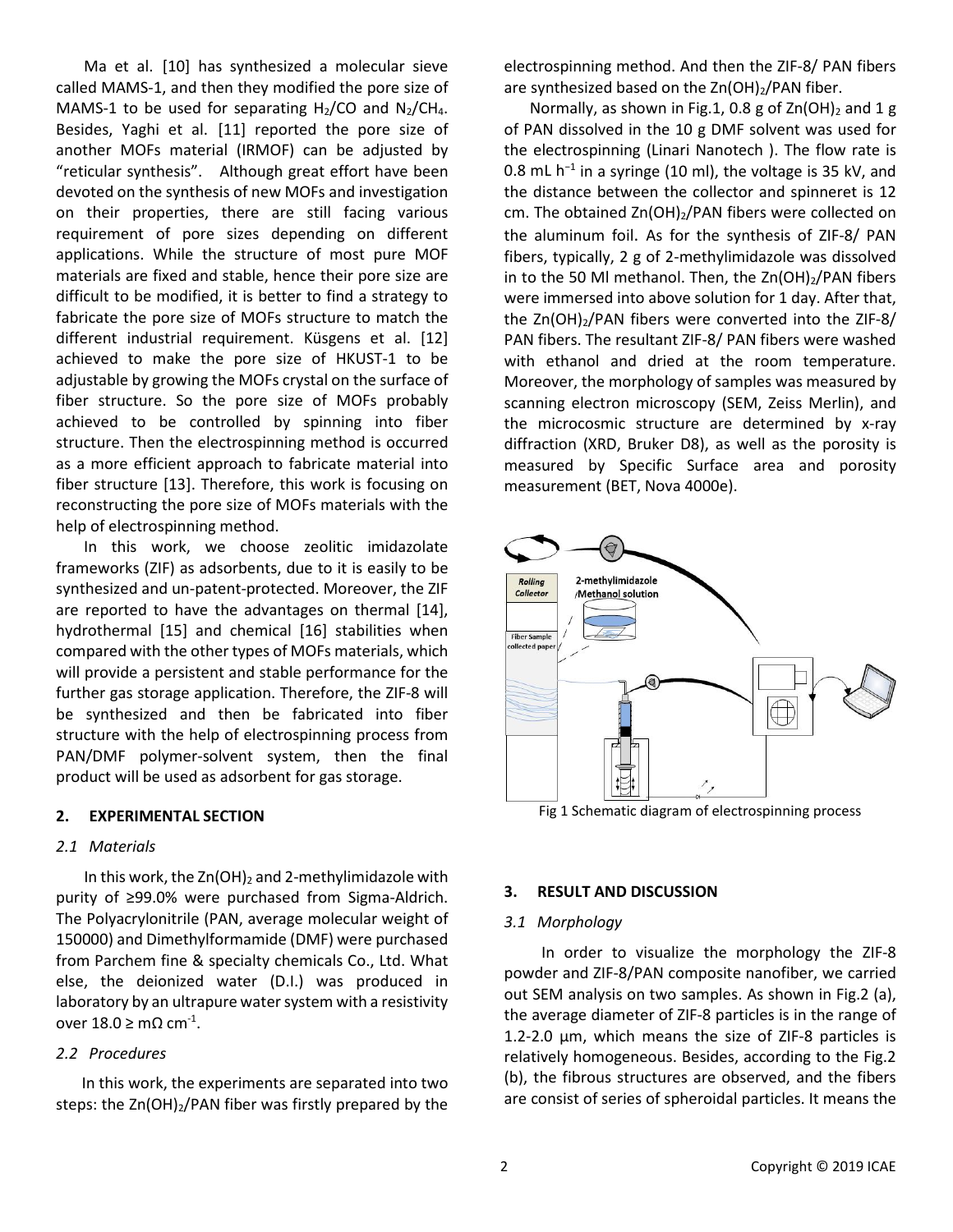ZIF-8 particles are in-situ growth on the surface of the fiber structure. We can speculate that the heat and mass transfer process of gas adsorption process can be enhanced due to the open porous structure and the high surface area of ZIF-8 anchored on nanofiber scaffold.



Fig 2 SEM images of: (a) ZIF-8 powder; (b) ZIF-8/PAN nanofiber

*3.2 Surface area analysis*



Fig 3 N2 adsorption isotherms of ZIF-8 powder, ZIF-8 fiber and  $Zn(OH)_2$  fiber

In order to determine the influence of the electrospinning process for the porosity of the material of ZIF-8, we collected the  $N_2$  adsorption isotherms for ZIF-8 powder, ZIF-8 fiber and  $Zn(OH)_2$  fiber, respectively. As shown in Fig. 3, the poorest BET surface area are obtained from  $Zn(OH)_2$  fiber (144 m<sup>2</sup>/g), while the ZIF-8 fiber structure has a better performance than it (304  $m^2/g$ ). It means the electrospinning process provides a performance boost when the ZIF MOFs structure have been synthesized. However, the optimum results are obtained from ZIF-8 powder (1402  $m^2/g$ ), which is even higher than the ZIF-8 fiber sample. This phenomenon maybe caused by the follow reason: during the

electrospinning process, parts of pore structures are blocked by the polymer or some other materials. It will undoubtedly to affect the gas storage ability with the ZIF-8 fiber, and we should pay more attention to solve this problem in the next step.

# *3.3 Microcosmic structure analysis*



Fig 4 XRD patterns of the ZIF powder and fiber

In order to further reveal the influence of electrospinning process in microcosmic structure scale, Fig.4 shows the X-ray diffraction (XRD) patterns with ZIF-8 powder and fiber samples. On the one hand, peak broadening could be observed obviously from both patterns, indicating there have been formatted regular nanosizee crystal. On the other hand, the comparison of the patterns of the two different samples indicates the electrospinning process has a pretty low (or none) influence in the microcosmic structure scale. Moreover, the lower signal-to-noise ratio of the ZIF-8 fiber structure can be attribute to the amorphous polymer (binder between the MOF particles).

# **4. CONCLUSION**

In summary, a novel strategy for fabrication of ZIF-8 nanofiber is developed by the electrospinning process. This approach tends the high exposed ZIF-8 powders are grown on the surface of fiber, resulting in the porous structure of ZIF-8 are well remained. The comparison of the BET data of fiber structure of ZIF-8 and  $Zn(OH)_2$ nanofiber indicates the porosity has an obviously enhancement when compared with the raw material, we can expect that the gas capacity and separation